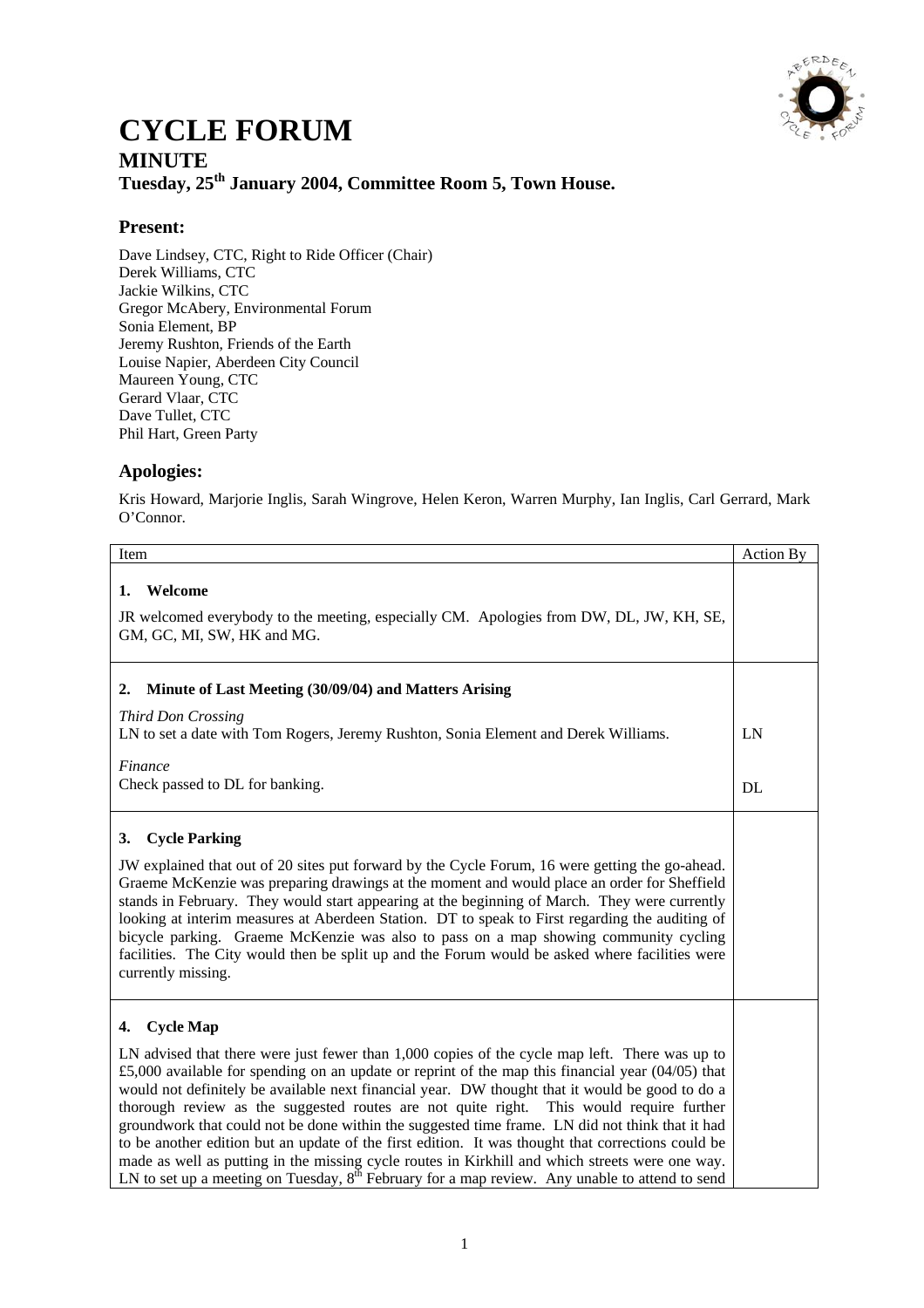| detailed amendments to LN.                                                                                                                                                                                                                                                                                                                                                                                                                                                                                                                                                                                                                                                                                                                                                                                                                                                                                                                                                                | LN                   |
|-------------------------------------------------------------------------------------------------------------------------------------------------------------------------------------------------------------------------------------------------------------------------------------------------------------------------------------------------------------------------------------------------------------------------------------------------------------------------------------------------------------------------------------------------------------------------------------------------------------------------------------------------------------------------------------------------------------------------------------------------------------------------------------------------------------------------------------------------------------------------------------------------------------------------------------------------------------------------------------------|----------------------|
| 5.<br>Meeting with Councillor Yuill and Head of Roads Management, Hugh Murdoch<br>A meeting had been arranged for Tuesday, 1 <sup>st</sup> February. The Cycle Forum was setting the<br>agenda for the meeting. DW asked if there were any suggestions. JR thought that the current<br>road building projects and how they would encourage car use ought to be mentioned. DT added<br>that the Council should look at who its different customers were and see whom the different<br>facilities they were putting in were going to benefit. JW believed there ought to be a discussion<br>of cycle budgets – and that the Council ought to consider introducing a dedicated budget on<br>cycling. Road safety and driver awareness should also be discussed. LN thought that Strategy in<br>terms of the development of cycle and bus routes should be considered. SE, GV, DL and DW to<br>attend meeting. Any other suggestions to DW.<br><b>Berryden/Hutcheon Street Junction</b><br>6. | SE.<br>GV.<br>DL, DW |
| LN had forgotten plans $(!)$ . They gave details of four options –<br>Do nothing<br>1.<br>Roundabout<br>11.<br>iii.<br>Gyratory<br>Gyratory<br>iv.<br>The Councillors had asked that the Clan House not be knocked down and that all infrastructure<br>was cycling and pedestrian-friendly. The plans will be available to look at map review meeting<br>on Tuesday, 8 <sup>th</sup> February.                                                                                                                                                                                                                                                                                                                                                                                                                                                                                                                                                                                            |                      |
| <b>Report on Presentation from Colin Morsley</b><br>7.<br>JR informed the group that CM had spoken about trying to support Local Transport Management<br>Associations. Dyce was the first of these that had been set up. His objectives were to increase<br>awareness, reduce negative impacts and make the most efficient us of current networks. He<br>asked how NESTRANS could help cyclists. CM thought that cycling fitted in well with their<br>remits. There had been an 83% increase in car sue from 1982 to 2002. 85% of cars in Aberdeen<br>were single occupancy vehicles. 62% of all modes of transport were between 1-2 miles. 41% of<br>cars between 8 and 9am were on the school run. NESTRANS were currently pushing the LTMA<br>concept, a NESTRANS Branded Car Share Scheme and Sustainable Transport Grants Scheme.<br>CM would be open to suggestions or comments from cyclists.                                                                                      |                      |
| <b>Old Aberdeen to Mugiemoss Road</b><br>8.<br>- Deferred until another meeting.                                                                                                                                                                                                                                                                                                                                                                                                                                                                                                                                                                                                                                                                                                                                                                                                                                                                                                          |                      |
| <b>Council Projects Update</b><br>9.<br>LN gave details as to which projects had been put out to tender. These include:<br>Cove<br>Retarring of a link between Souter Head Road and Wellington Road<br>New link between Wellington Road and Redmoss Avenue<br>Dropped kerbs along length of Wellinton Road<br>Kincorth<br>Extension to Shell cycle path underneath the bridge<br>Bridge of Don<br>Tarring of route from Ashwood Grange to Asda near Jesmond Drive<br><b>Bedford Road</b><br>Cyclist priority by traffic islands<br>North Deeside Road<br>Cyclist priority across junctions<br><b>City Centre</b><br>Advanced Stop Lines at traffic lights                                                                                                                                                                                                                                                                                                                                 |                      |